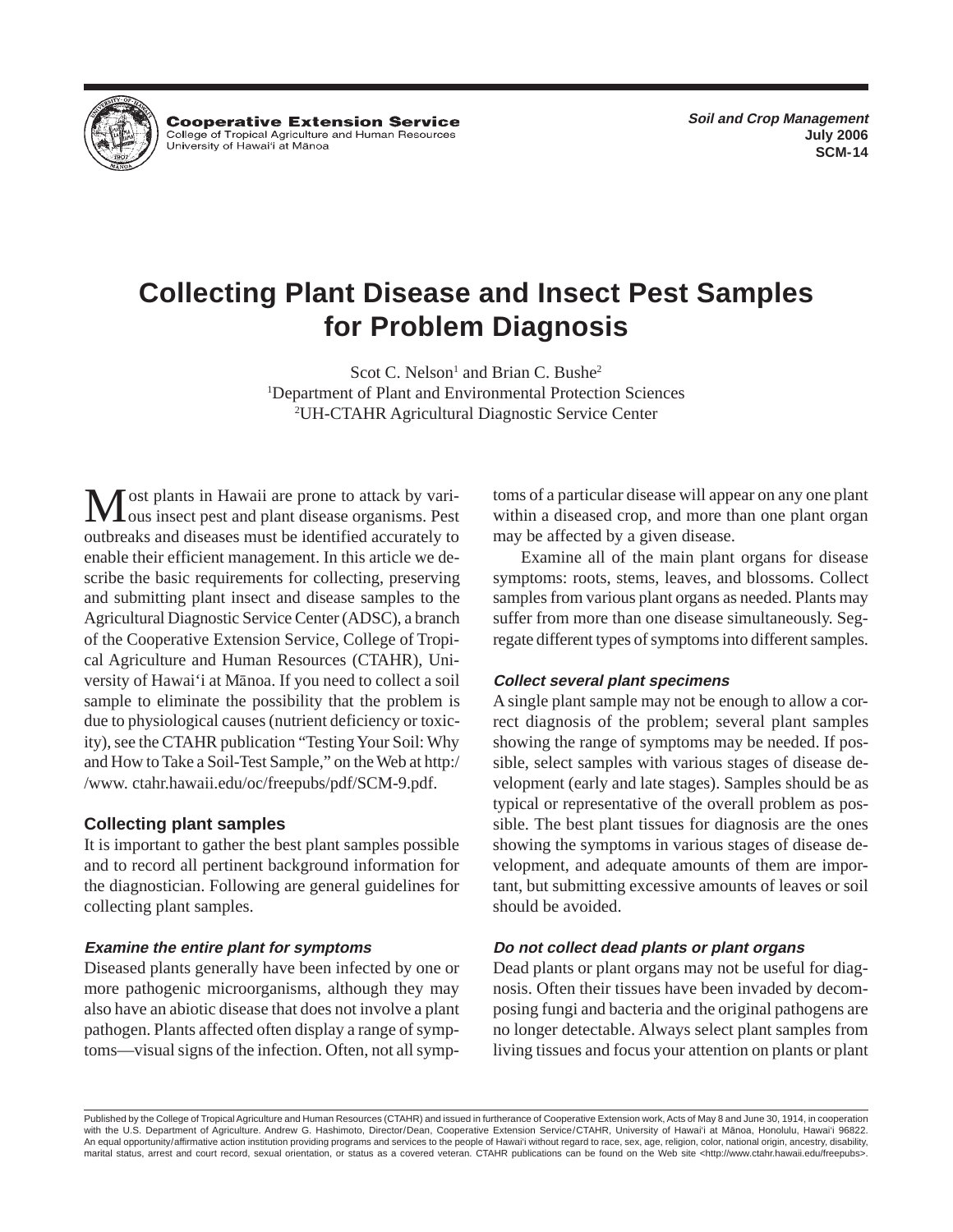organs that are in early stages of disease or are in the process of dying, and not already dead.

#### **Collect the entire plant whenever possible**

If the wrong part of a plant is submitted, a disease cannot be diagnosed with confidence. For example, some leaf symptoms of disease (wilting, for example) are the result of damaged or diseased roots that have rotted and are no longer functioning to support the plant; in such cases, a correct diagnosis often depends on having a sample of the roots. Plants should be carefully dug from the ground (not pulled out) so the root systems remain relatively intact. When the entire plant cannot be sampled, shipped, or submitted, collect the largest plant sample possible, or portions of each major plant organ (roots, stems, leaves, flowers). Branch specimens should include the diseased area and part of the healthy area and may be at least 8–12 inches long. Be sure that root samples are from the affected plants and not from adjacent weeds. If entire plants cannot be sampled, submit photographs of affected plants where possible.

# **Provide as much background and related information as possible**

Good information contributes to a better understanding of the problem. A complete description of the problem and the crop's history should accompany the sample. Give the name of the plant submitted. Indicate when the problem appeared and when the sample was taken. Specify all fertilizers and pesticides used. Examine the growing site carefully and note the conditions. Make note of environmental conditions for the site such as elevation, flooding, previous crop history, etc. Indicate any observable pattern of disease occurrence (for example, in random patches, or uniformly throughout the crop). Review the worksheet on p. 7 (which is based on ADSC's Form 357) for information required. This information is helpful in making a distinction between damage caused by pests and damage caused by other factors.

#### **Preserving plant samples**

After collecting the samples, do not expose them to direct sunlight. Keep them cool and do not allow them to dry out or cook. Place samples in plastic bags in the shade or in a cooler until they are ready for delivery to the plant clinic. Leaves may be pressed between the pages of a book or magazine or wrapped in tissue.

#### **Collecting insect samples**

A good insect sample consists of a range of the organism's life stages, if possible, presented in well preserved, undamaged condition. Following are general guidelines for collecting insect samples.

#### **Avoid touching insects with fingers**

Some insects can injure humans. Handling insects can also cause damage to their bodies that may prevent their identification.

### **Collect different life stages of the insect**

Sometimes insects cannot be properly identified unless a certain life stage is present. For example, adults may be needed for correct identification.

#### **Collect multiple specimens**

Collect several specimens of the insect.

#### **Time of day matters**

Many leaf-feeding insects (such as caterpillars) may hide from predators during daylight hours. It may be necessary to capture insects during twilight in the evening or early morning.

#### **Preserving insect specimens**

- **Most insects:** Roaches, termites, bugs, beetles, flies, wasps, ants, maggots, spiders, etc. should be immersed in isopropyl ("rubbing") alcohol, which kills and preserves them.
- **Mites, scales, aphids, thrips:** Send these in alive on some of the affected foliage or stems, collected as you would a plant specimen. Place in a plastic bag when collected. Refrigerate until sent.
- **Butterflies and moths:** Kill the specimens by freezing, wrap lightly in tissue paper, and place in a crush-proof box. Careful handling is required because the pattern of scale coloration is often used in identification.
- **Caterpillars:** Send in alive on some of the host plant tissues in a plastic bag. Refrigerate until sent.
- **Grubs:** Send in alive in a pint or two of soil enclosed in a plastic bag. Refrigerate until sent.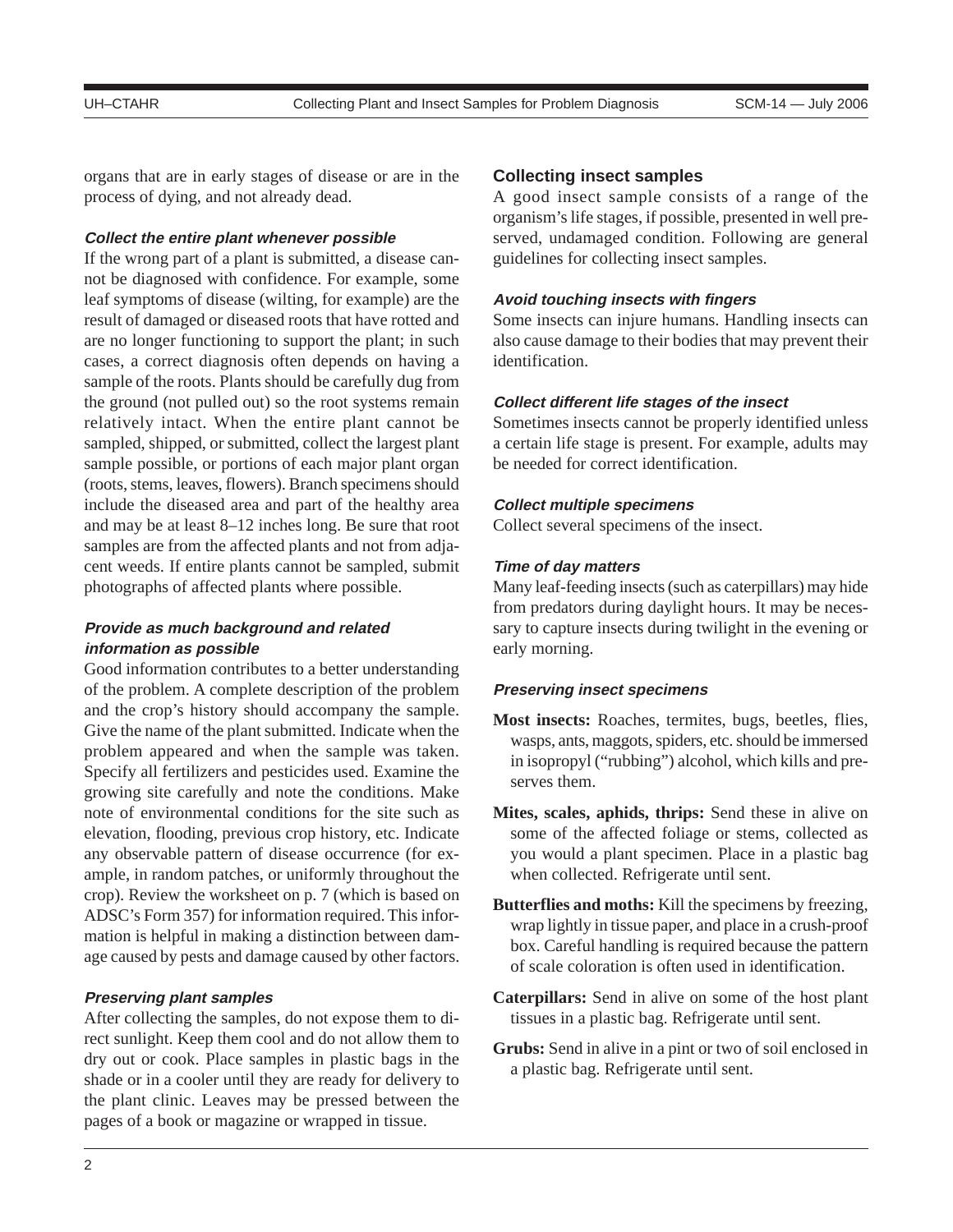#### **Packaging plant and insect samples**

It is important to package the samples properly to ensure they arrive in good condition at the plant clinic. Following are general guidelines for handling and packaging plant and insect samples.

### **Use plastic bags**

For most samples including leaves, stems and roots, use plastic bags to prevent plant samples from drying out during transport. However, fleshy fruits, vegetables, or tubers in stages of decay should be wrapped individually in dry newspaper.

#### **Do not add extra water**

Do not add any water or moist paper towels. Moisture favors the growth of fungi and bacteria that decay plant tissues, which can confuse or obscure the diagnosis of the pathogen.

#### **Label the samples**

Write your name, telephone number, and name of the plant or sample number on the plastic bag, using an indelible marker. Or, write the information on a piece of paper and insert in the bag.

#### **Segregate plant tissue and insects from soil**

Keep soil off the foliage. Avoid contact of plant or insect samples and information labels with any soil that might be in the plastic bag (unless it is a soil-dwelling insect).

#### **Tie off the root ball**

Place the root system and accompanying soil in a plastic bag and tie it securely to the lower stem of the plant. This will prevent roots from drying out and will keep the soil secure. Place a second plastic bag over the aboveground part of the plant, if possible, to prevent it from drying out.

## **Submit samples as soon as possible**

Decayed plant or insect samples are useless for an accurate disease diagnosis. Always plan to have samples arrive at the ADSC within one or two days of their collection, if possible, or take steps to inhibit the deterioration or decay of samples (i.e., by refrigeration).

#### **Submitting samples**

The UH-CTAHR Agricultural Diagnostic Service Center (ADSC) analyzes soils, plant tissues, and forages and identifies plant pests and pathogens, for a fee. The services are itemized on the Web at www.ctahr.hawaii.edu/ adsc.

Samples of plants and insects may be hand-delivered or mailed to the nearest ADSC or Cooperative Extension Service (CES) office. Because samples submitted to CES offices have to be transported to ADSC for diagnosis, contact the CES office to determine which day of the week is the best to submit samples. Commercial operations with large numbers of samples for diagnosis (for example, for virus assay), are requested to contact ADSC in advance before submitting the samples so that ADSC staff will be ready to handle the request.

At the time of submission, clients are asked to fill out a form describing the sample. The form asks about plant parts affected and plant symptoms and is similar to the check-off lists on p. 6.

Samples are processed in the order they are received. Diagnosis is mailed to each client as soon as the work is completed. The CES offices can provide information on the ADSC fee schedule.

#### **Special sampling considerations**

#### **Turf**

Samples should be at least a 6" x 6" piece of the turf, including both root system and soil. If using a golf course cup cutter, please send at least two plugs. Collect samples from the border between healthy and diseased turf, so that about two thirds of the sample is diseased turf and one third of the sample is healthy-looking turf. Wrap the soil and roots in aluminum foil to keep the soil from shaking loose during transit, and place it in a plastic bag. Do not expose samples to direct sunlight or high temperatures. Fill out the sample submission form completely, making sure to list all fertilizer, herbicide, fungicide, and insecticide applications made in the last 30 days, as well as any major cultural practices (aerification, topdressing, etc.).

#### **Woody plants**

(This includes trees, landscape shrubs, vines, etc.) **Dieback:** Collect a large handful of feeder roots and one quart of soil from the root zone of plants that have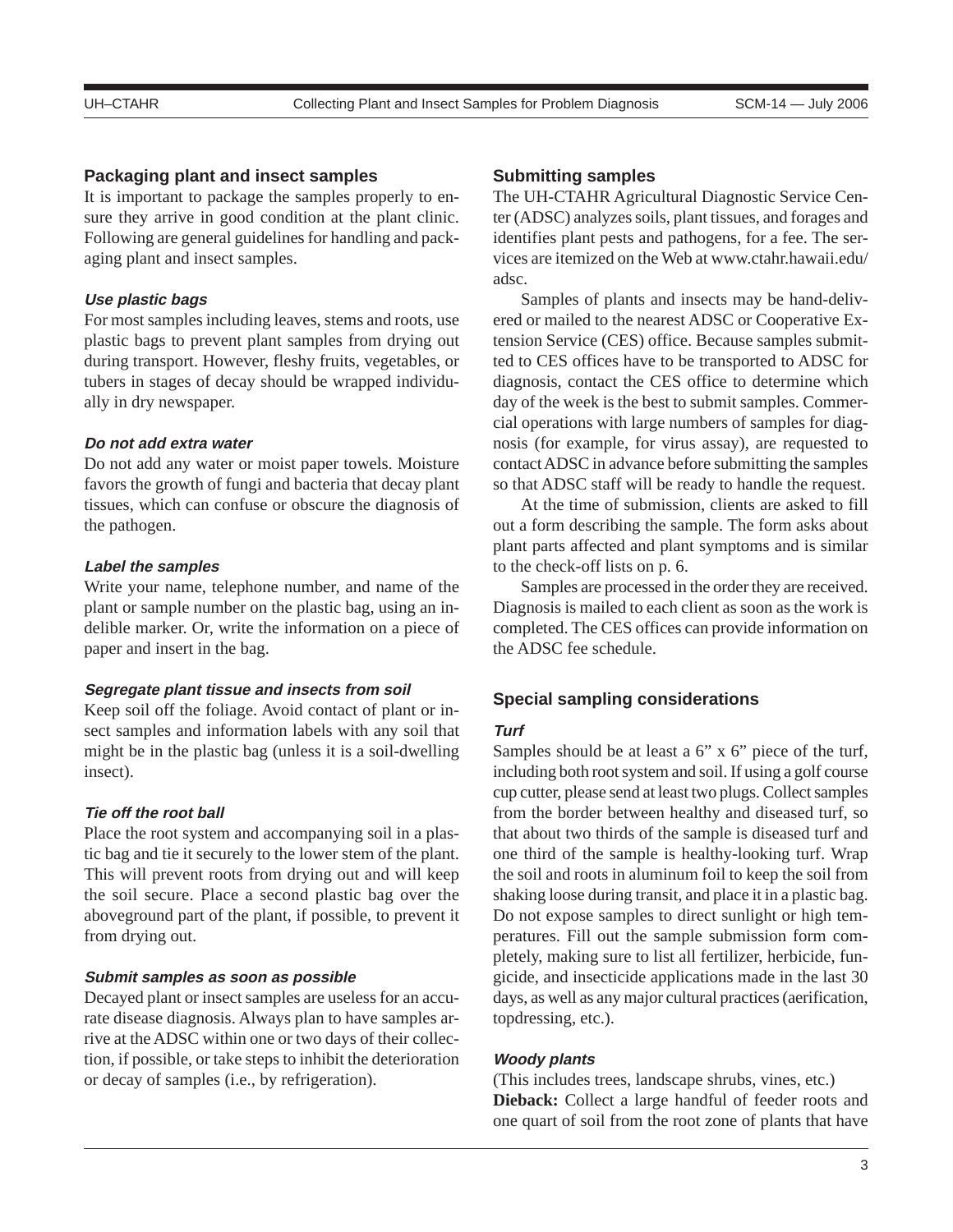representative, moderate symptoms. Do not submit dead plants for diagnosis. Place roots and soil together in a plastic bag and close it securely. Place several branches showing decline or dieback in a separate plastic bag. For smaller plants, submit an entire plant (confine the root ball in a plastic bag tied tightly to the stem). Place the entire plant in another plastic bag and close it securely. Be sure there is no water on the foliage surfaces (this causes deterioration during shipping).

**Canker, swellings on trees or shrubs:** Cut the branch several inches beyond each end of the affected area, including some live wood. Place the specimen in a plastic bag and secure the bag.

#### **Greenhouse plants**

Submit plants in their original pots whenever possible. Plant foliage should be dry, and the planting medium should be slightly moist but not soggy. Place the pot in a plastic bag and tie it securely to the stem above the collar to prevent spilling during transport. Wrap the foliage gently in newspaper, and enclose the entire plant and pot in a plastic bag.

# **Fleshy vegetables, fruits, mushrooms, harvested root crops**

Do not place produce in plastic bags. Wrap each specimen in several layers of newspaper. Wrapped specimens can be placed in paper bags. Collect several specimens. Package the specimens in a box to prevent them from being crushed. Avoid exposure to high temperatures or direct sunlight.

#### **Small plants from fields, landscapes, or gardens**

Dig up (do not pull) several complete plants, leaving soil and roots intact. Enclose the roots and soil (approximately one quart) in a plastic bag and secure the bag. Place the entire plant in another plastic bag and secure it. Keep soil off of foliage.

#### **Nematodes**

Nematodes are associated with plant roots and soil. Samples should consist of both soil and the roots of the affected plant (do not collect weed roots) collected at 6" depth. For large fields, collect multiple samples from a large area, bulk them together in a bucket, mix them together, and remove a representative subsample consisting of about of 2 pints of soil with roots. Place the sample in a plastic bag and keep it cool and away from direct sunlight.

#### **Foliar nematodes**

In wet environments, nematodes can invade and rot leaves, stems, buds, and flowers. These plant tissues should be collected, wrapped in tissue to prevent damage to the specimens, and placed in plastic bags.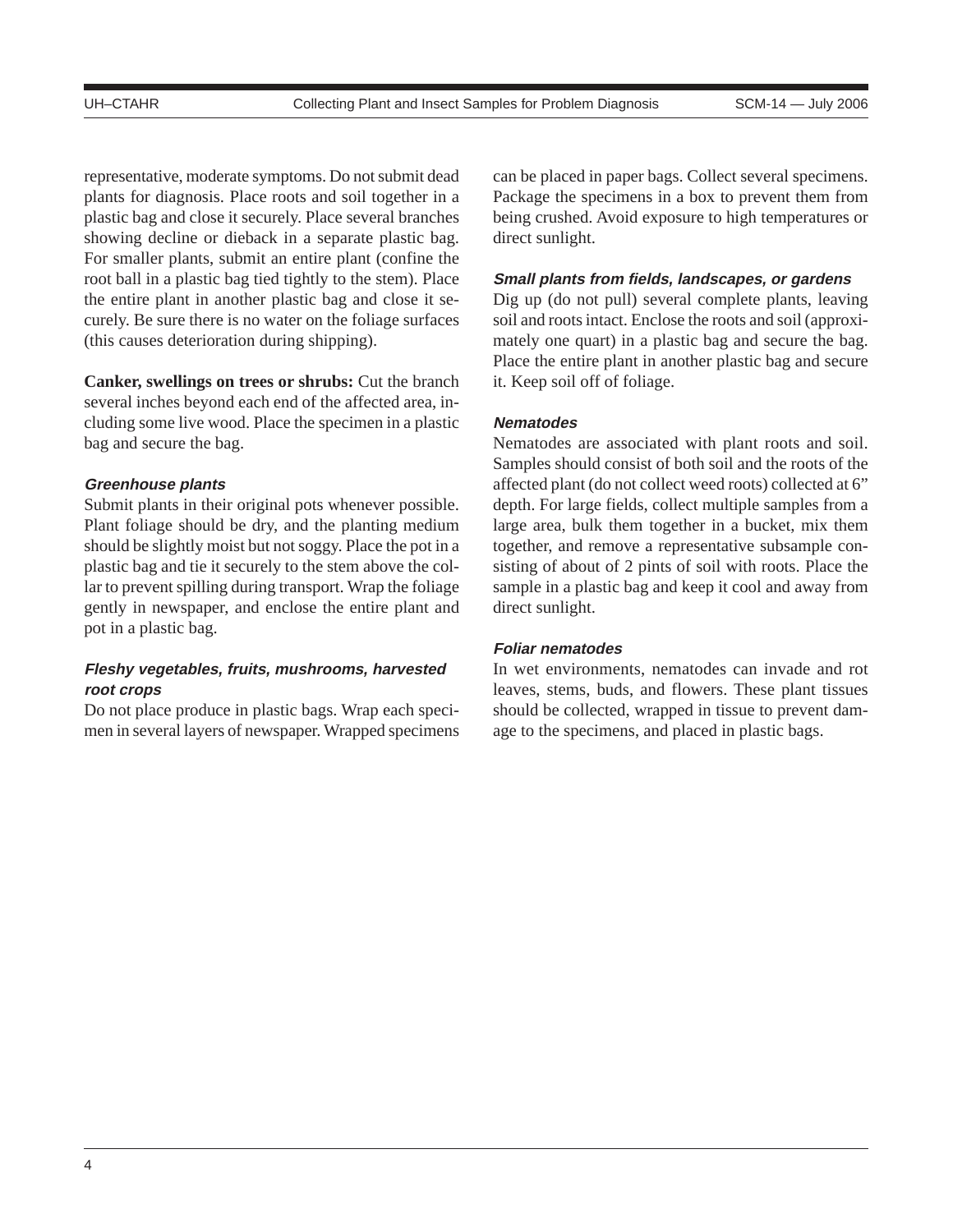# **Contact information**

#### **ADSC Web page**

http://www.ctahr.hawaii.edu/adsc

### **ADSC at UH-Manoa**

1910 East-West Rd. Sherman Laboratory Rm 134 Honolulu, HI 96822 956-6706 (fax 956-2592) adsc@ctahr.hawaii.edu

#### **ADSC at CES-Hilo**

Komohana Research and Extension Center 875 Komohana St. Hilo, HI 96720-2757 981-5191 (fax 981-5211) bushe@hawaii.edu

# **CES offices**

| Hawai'i          | Kamuela  67-5189 Kamamalu Rd, Kamuela 96743-8439  887-6183                    |  |
|------------------|-------------------------------------------------------------------------------|--|
| <b>Kaua</b> 'i   |                                                                               |  |
| Maui             |                                                                               |  |
| Molokaʻi, Lānaʻi |                                                                               |  |
| Oʻahu            | Urban Garden Center (UGC)  955 Kamehamea Hwy, Pearl City 96782-2501  453-6050 |  |

To contact an office by e-mail, use the location name (or the one given above in parentheses); e.g., komohana@ctahr.hawaii.edu, lihue@ctahr.hawaii.edu, etc.

# **Acknowledgments**

Thanks are due to Janice Uchida, Raymond Uchida, and Desmond Ogata for their review and comments and to Wayne Nishijima for the photographs of papaya.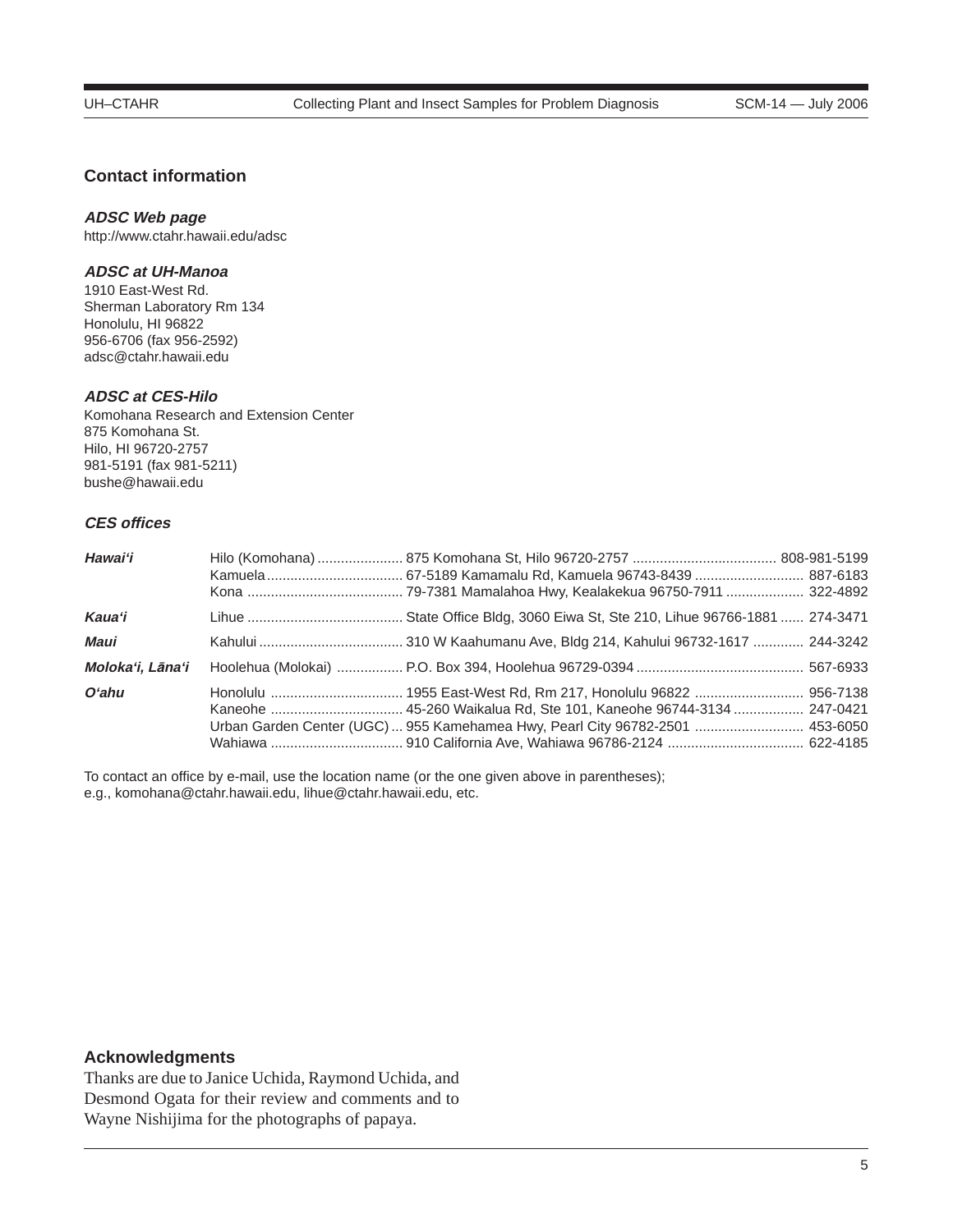# **Glossary of terms**

- **abiotic disease**—a disease that is not caused by a living organism (e.g., nutrient deficiency)
- **bacterium (pl., bacteria)**—a prokaryotic, microscopic, singlecelled organism
- **blight**—sudden, severe, and extensive spotting, discoloration, wilting, or destruction of leaves, flowers, stems, or entire plants
- **canker**—a plant disease characterized (in woody plants) by the death of cambium tissue and loss and/or malformation of bark, or (in non-woody plants) by the formation of sharply delineated, dry, necrotic, localized lesions on the stem; "canker" may also be used to refer to the lesion itself, particularly in woody plants
- **chlorosis**—yellowing of normally green tissue due to chlorophyll destruction or failure of chlorophyll formation
- **dieback**—progressive death of shoots, leaves, or roots, beginning at the tips
- **disease**—abnormal functioning of an organism
- **epidemic**—an increase of disease in a population; a general and serious outbreak of disease
- **gall**—tumor-like, abnormal swelling or localized outgrowth, often roughly spherical, produced by a plant as a result of attack by a fungus, bacterium, nematode, insect, or other organism
- **gumming, gummosis**—(pl. gummoses) pathologic condition characterized by excessive formation of gums; the products of cell degeneration
- **host plant**—living plant attacked by or harboring a parasite or pathogen and from which the invader obtains part or all of its nourishment
- **infection**—process in which an organism enters, invades, or penetrates and establishes a parasitic relationship with a host plant
- **infest (n., infestation)**—to attack as a pest (used especially of insects and nematodes); to contaminate, as with microorganisms; to be present in large numbers
- **leaf spot**—an area of dead tissue caused by the invasion of pathogens; leaf spots can increase in size either slowly and rapidly, depending on the pathogen
- **mosaic**—disease symptom characterized by non-uniform coloration, with intermingled normal, light green and yellowish patches, usually caused by a virus; often used interchangeably with mottle
- **nematode**—nonsegmented roundworm (animal), usually microscopic, parasitic on plants or animals, or free living in

soil or water

- **pathogen (adj., pathogenic)**—a disease-producing organism or agent
- **parasite (adj., parasitic)**—organism that lives in intimate association with another organism on which it depends for its nutrition; not necessarily a pathogen

**petiole**—the stem of the leaf

- **ringspot**—disease symptom characterized by yellowish or necrotic rings enclosing green tissue, as in some plant diseases caused by viruses; also formed by fungi that sporulate within a large spot, causing rings of spores alternating with areas of no spores
- **root rot**—softening, discoloration, and often disintegration of plant tissue as a result of fungal or bacterial infection or nematode infestation
- **rust**—a fungal disease of plants caused by a specialized group of Basidiomycetes that often produces spores of a rusty color
- **scorch**—any symptom that suggests the action of flame or fire on the affected part, often seen at the margins of leaves
- **shot-hole**—symptom in which dead tissue falls out of small lesions on leaves, giving the leaf the appearance of being hit by birdshot
- **soft rot**—softening, discoloration, and often disintegration of plant tissue as a result of fungal or bacterial infection
- **sooty mold**—black, nonparasitic, superficial fungal growth on sugars exuded from the plant or honeydew produced by aphids and other phloem-feeding insects
- **stunt, stunting**—plants that grow very slowly or remain shorter than normal, often due to progressive reduction in the length of internodes or a decrease in the number of internodes
- **yellows**—disease characterized by chlorosis and often stunting of the host plant
- **virus**—a submicroscopic, intracellular, obligate parasite consisting of a core of infectious nucleic acid (either RNA or DNA) usually surrounded by a protein coat
- **wilt**—drooping of leaves and stems from lack of water (inadequate water supply or excessive transpiration); vascular disease that interrupts normal water uptake

#### **Terminology sources:**

- Illustrated Glossary of Plant Pathology by C.J. D'Arcy, D.M. Eastburn, and G. L. Schumann, http://www. apsnet.org/education/IllustratedGlossary
- Plant Pathology by G. Agrios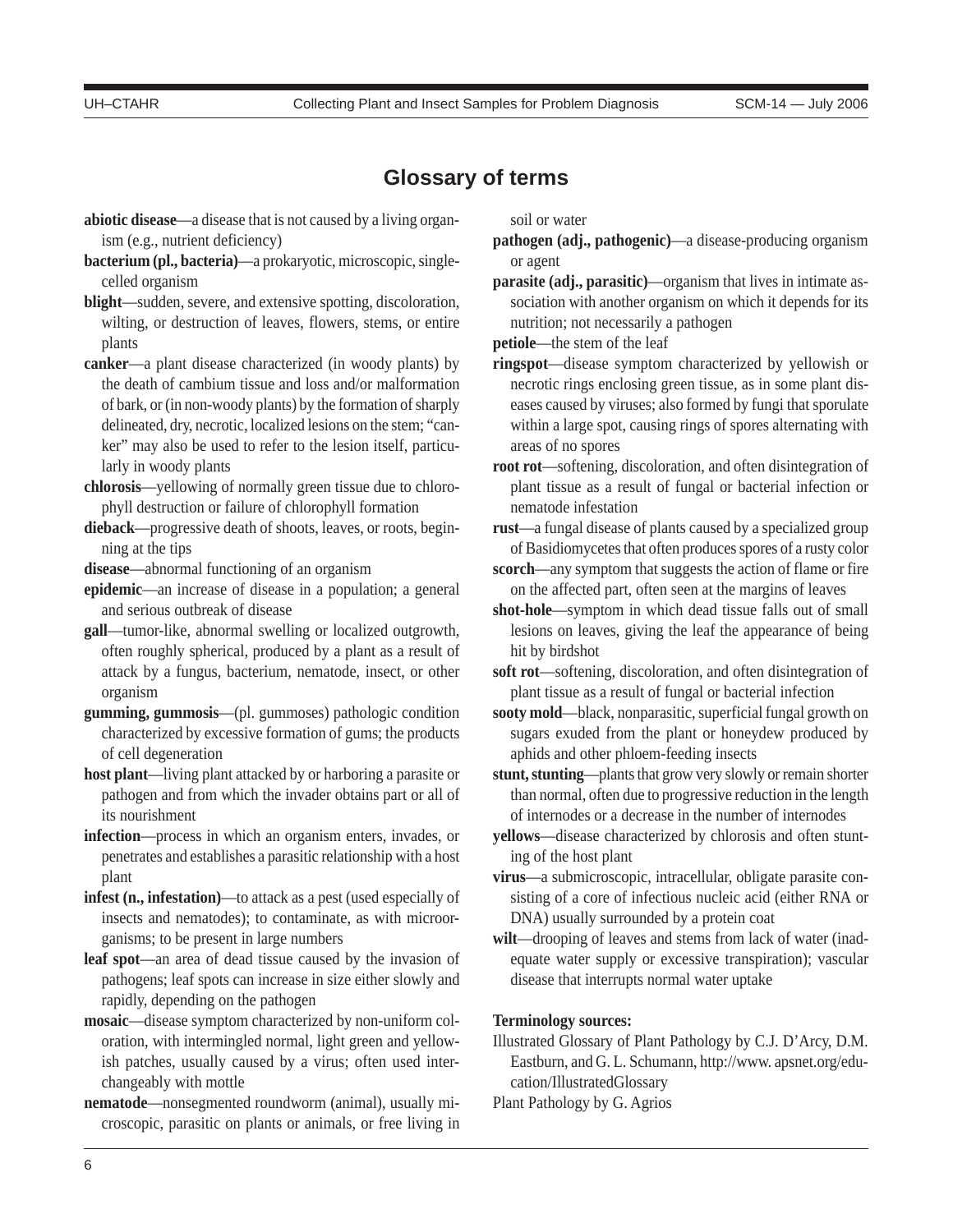# **Worksheet for gathering information necessary for diagnosis of plant and insect samples**

Sample to be sent to: ❏ Insect clinic ❏ Plant disease clinic ❏ Soil analysis ❏ Don't know

| Collector of sample (if different from client) |
|------------------------------------------------|
|                                                |
|                                                |

#### **Type of grower, growing situation** (check all that apply)

- ❏ Commercial
- ❏ Greenhouse
- ❏ Potted
- ❏ House plant
- ❏ Home garden/landscape
- ❏ Agricultural field
- ❏ Grounds (commercial)
- ❏ Lawn/turf

#### **Household pest, location found** (check all that apply) ❏ At light bulbs

- ❏ Pantry
- ❏ In furniture
- ❏ Stored products
- ❏ Other

#### **Pesticide history**

#### **Fertilizer history**

#### **Plants or area affected**

#### **Spatial pattern of damaged plants** (check one)

- ❏ Uniform; widespread
- ❏ Random distribution
- ❏ Clustered

#### **Rooting environment**

❏ Commercial potting medium (identify) ............................... ❏ Hydroponics **If rooted in soil, specify type** ❏ Lava

- ❏ Red or brown, deep soil ❏ Rocky
- ❏ Other

#### **Plant parts affected** (check all that apply)

❏ Buds ❏ Seeds ❏ Stem ❏ Trunk ❏ Bark ❏ Tubers ❏ Blossoms ❏ Petioles

❏ Rootlets ❏ Large rots ❏ Growing tips ❏ Fruits or nuts ❏ Bulbs or corms ❏ Branches, large ❏ Branches, terminal ❏ Leaves, upper surface ❏ Leaves, lower surface

#### **Plant symptoms** (check all that apply)

❏ Galls ❏ Wilting ❏ Stunting ❏ Gumming ❏ Yellowing ❏ Root rot ❏ Dieback ❏ Shot hole ❏ Leaf spot or blossom blight ❏ Leaf fall or blossom drop ❏ Fruit spot ❏ Fruit rot ❏ Mildew ❏ Malformation ❏ Tip burn ❏ Discoloration ❏ Sudden collapse ❏ Slow decline ❏ Leaf scorch ❏ Blight ❏ Canker ❏ Mosaic ❏ Ringspot ❏ Rust ❏ Soft rot ❏ Sooty mold

#### **History of problem** (check one):

❏ First time

❏ Recurrent

**Symptom appearance** (check one) ❏ Rapid ❏ Gradual

**Summary description** .........................................................

**Further comments**...............................................................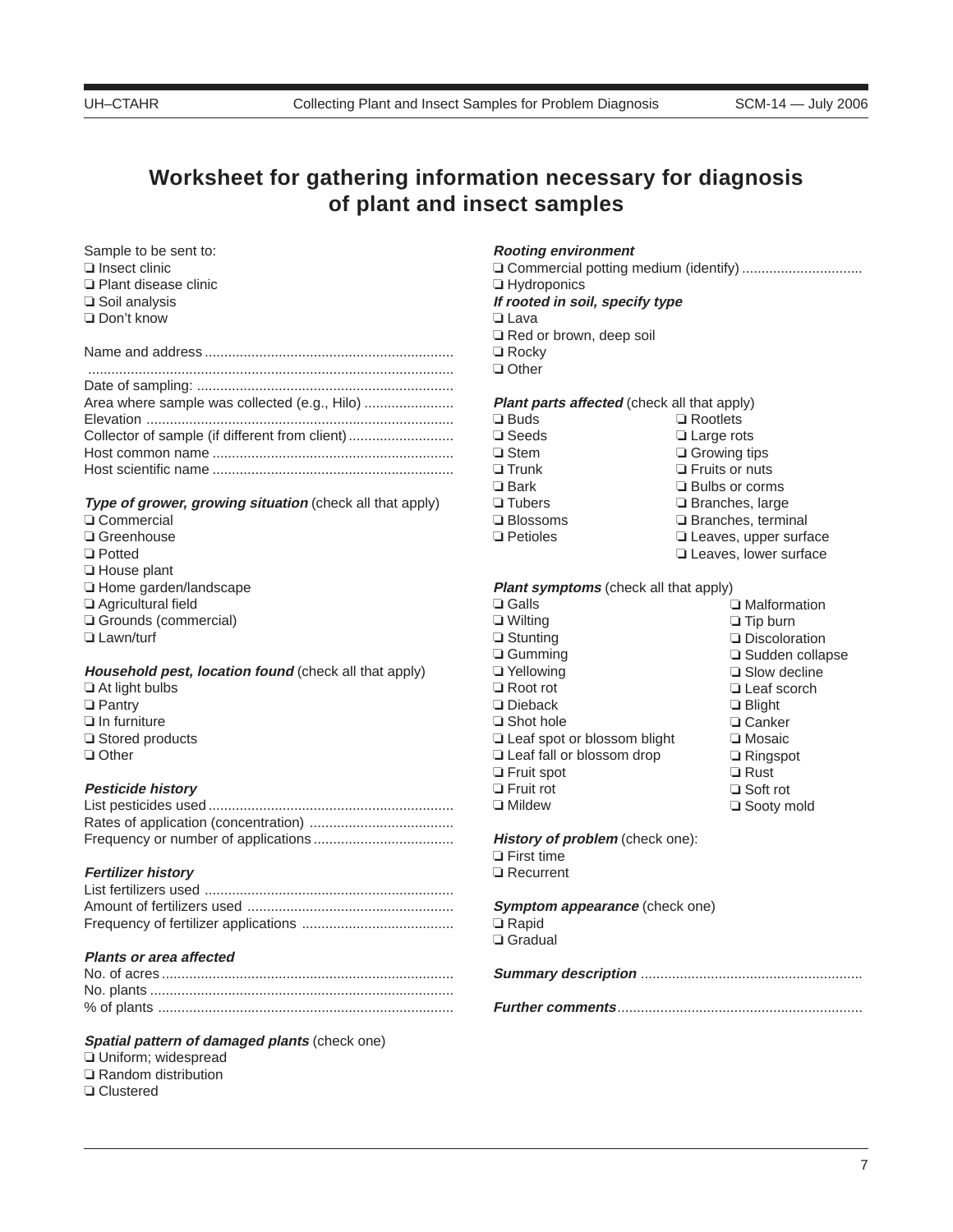# **Examples of symptoms of disease infection and pest infestation**

**(see Worksheet, p. 7)**

**algal leaf spot** avocado



**fruit rot** anthracnose fungus, cucurbit



**fruit rot** anthracnose fungus, papaya



**chlorosis** (interveinal)

citrus

**aphids** tended by ants, oleander



**canker** fungus, shower tree



**chlorosis** (yellow leaves) root-knot nematode, noni



**erinose mite** lychee



**fruit rot** Phytophthora, papaya



**fruit spot** Asperisporium fungus, papaya



**dieback**



**galls** erineum mites, hibiscus

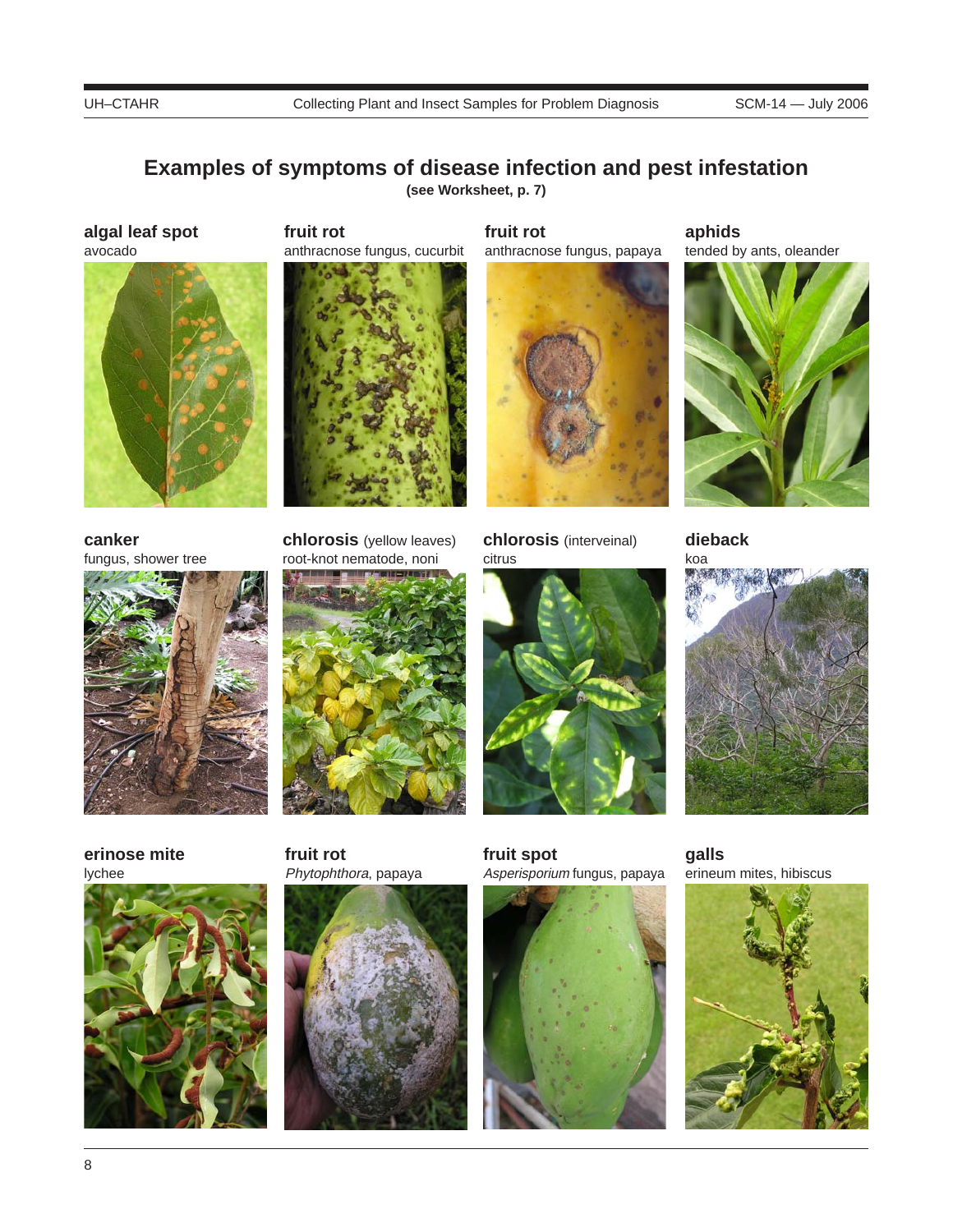**gummosis**



**leaf blight** (black leaf streak) Sigatoka fungus, banana



**leaf spot** Cercospora fungus, coffee



**leaf spot** Cercospora fungus, lettuce



## **leaf spot**

Asperisporium fungus, papaya



**mosaic** cucumber mosaic virus, 'awa



**necrosis** (internal stem) Verticillium fungus, naupaka



**postharvest rot** Rhizopus fungus, noni



**powdery mildew** fungus, papaya



**powdery mildew** fungus, poinsettia



**ringspot** papaya ringspot virus



**root-knot** galls from nematodes, beans